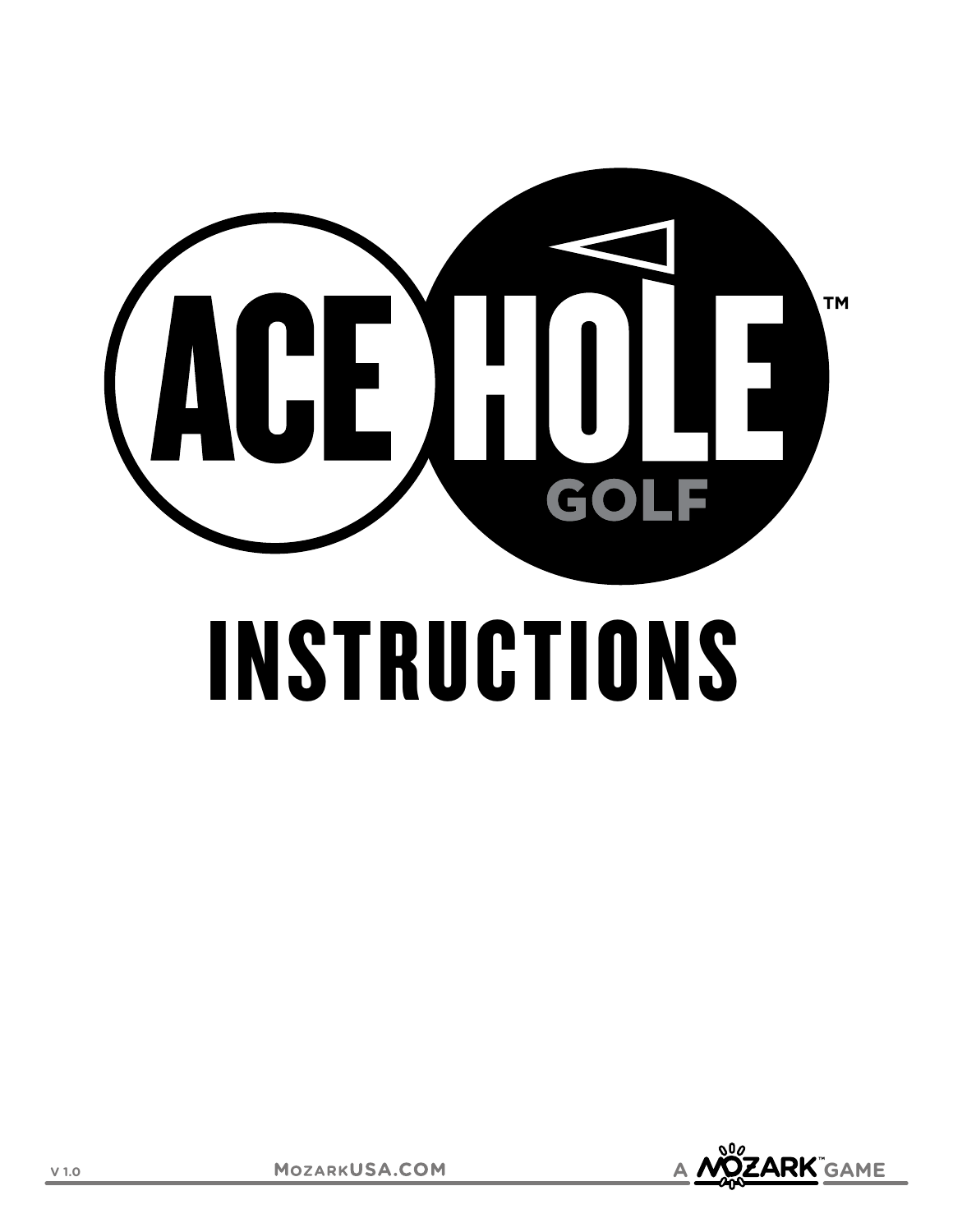### DESCRIPTION OF GAME PIECES AND PLAYING SURFACES:

Ace Hole consists of 5 major components.

#### **QTY**

- 1. Birdie Greens............... 2
- 2. Eagle Greens................ 2
- 3. Ace Hole Hub............... 1
- 4. Ace Hole Bucket.......... 1
- 5. Endura-Bags................ 8 (Not shown)



Birdie Green Has Lower Hole





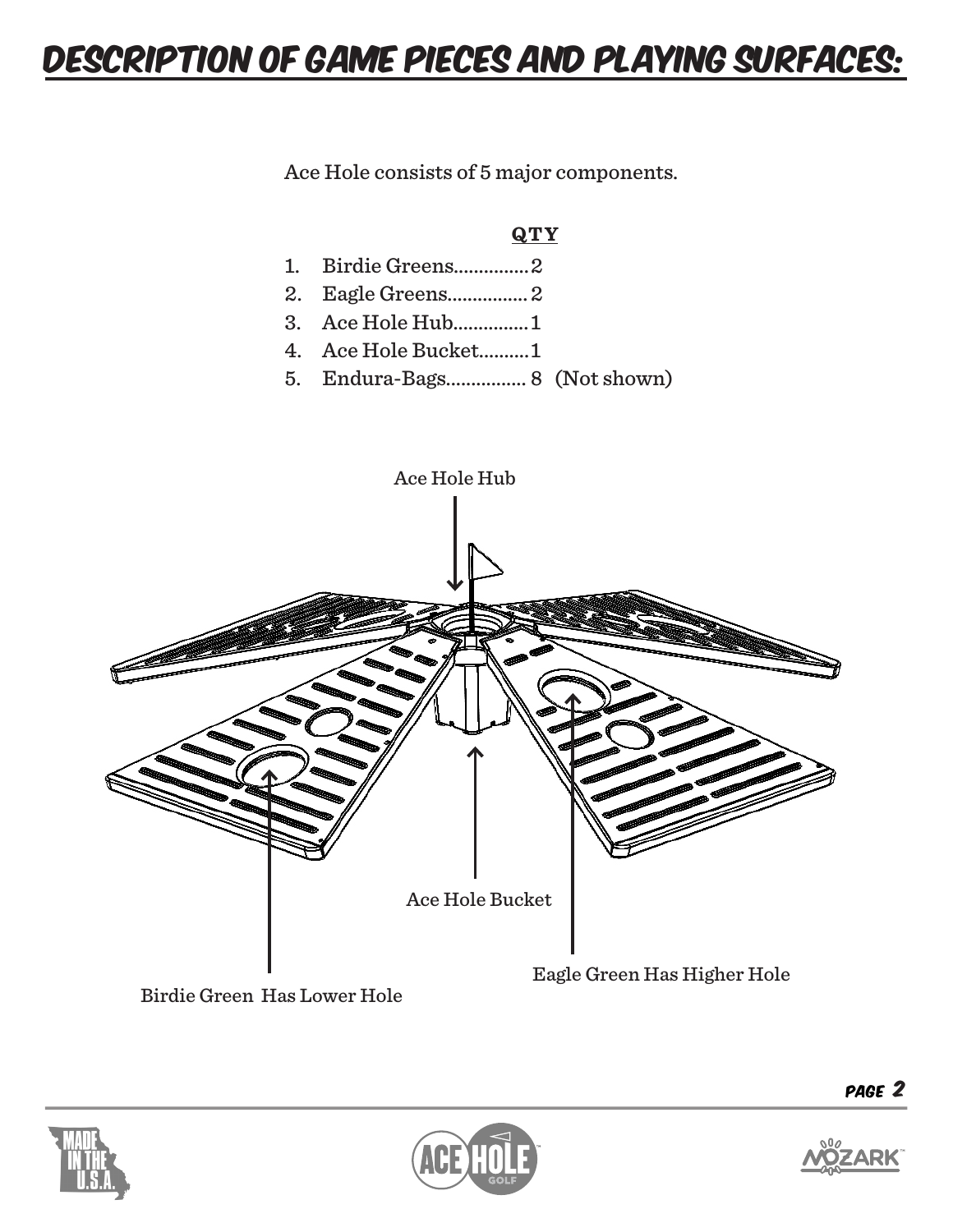## THE OFFICIAL ACE HOLE RULES

#### **SECTION A: HOW TO START A ROUND**

For singles, each contestant tosses one bag at the first hole. Whoever gets the lowest score or best bag gets the first toss to start the game. For doubles, the lowest score of the team gets the first toss.

#### SECTION B-1: SINGLES PLAY (AKA 1v1)

Each contestant will take turns tossing all 4 of their bags to complete a hole. The contestants will alternate tossing one bag at a time until all 4 of their bags have been thrown. After completing the hole, the scores will be calculated and the bags removed. The contestants will then rotate to the next tee line and start a new hole. The contestant with the lowest score of the previous hole starts the next hole.

#### SECTION B-2: DOUBLES PLAY (AKA 2v2)

In doubles play, the first two contestants of each team will take turns tossing all 4 of their bags. The first two team contestants will alternate tossing one bag at a time until all 4 of their bags have been thrown. Once the first two contestants (with one from each team) finish tossing their bags, they will then calculate their score and remove their bags. This is called a half hole set. Once the half hole set is completed, the last two contestants will take turns tossing their 4 bags. This will complete the hole set. Once the whole set is completed and recorded, the two teams will then rotate to the next tee line and start a new hole. The team with the lowest score of the previous hole starts the next hole.

#### **SECTION C: HOLE SETS**

Every Ace Hole game is broken down into 8 Hole sets. During each hole set of play, all of the contestants must take turns tossing all 4 bags. In singles play, a hole is completed once both contestants toss all 4 of their bags. In doubles play, a half hole set is completed when the first two players of competing team tosses all 4 of their bags. They remove the bags and take score. A second hole set is completed

when the second set of players competing tosses all 4 of their bags. The second set is then scored and the bags are removed. The contestants then rotate to the next hole.

#### **SECTION D: HOLE ROTATION AND TEE LINES**

Ace Hole is played in a clockwise rotation using 8 hole stations. Each hole station has its own playing distance that is defined by a number of paces between the front of a given hole station's green and its tee. (See page 5.) Example: The first tee foul line is set up 8 paces from the front of the Green of that hole. Tee lines can be created by any means possible. You can use cups, sticks, rocks, cans or whatever you need to use as a mark for the tee line. Contestants will take turns tossing all 4 of their bags behind the tee line to complete a hole. After the hole set is completed, each contestant will calculate the score, remove the thrown bags from the greens and rotate to the next station. (See page 4 for scoring.)

#### **SECTION E: OFFICIAL SCORING**

The lowest or best bag of the 4 tossed bags is used to calculate the score. Only one bag is used for the final score. Example: You can't have four pars, birdies, eagles or aces. Just one of the best tossed bags can be used for scoring. (See page 4 for scoring.)

#### **SECTION F: HOW TO WIN THE GAME**

The contestant with the lowest total score after 8 holes wins the game. In case of a tied score, the contestants will then have a shoot off to declare a winner. The contestants will toss from the 1st hole. The first 'Ace' wins the game. If both contestants makes an 'Ace', THE GAME STARTS OVER!

#### **SECTION WIN: HOT TIPS FOR WINNING**

- Go for a par first, then aim for better shots.
- Knock off your opponents' bag to be the ultimate *Ace Hole*.
- Aim for the center hole marker on each green.

Page 3 Ace Hole™ is a trademark of Mozark™. No part may be reproduced without written consent of Mozark™. © 2018





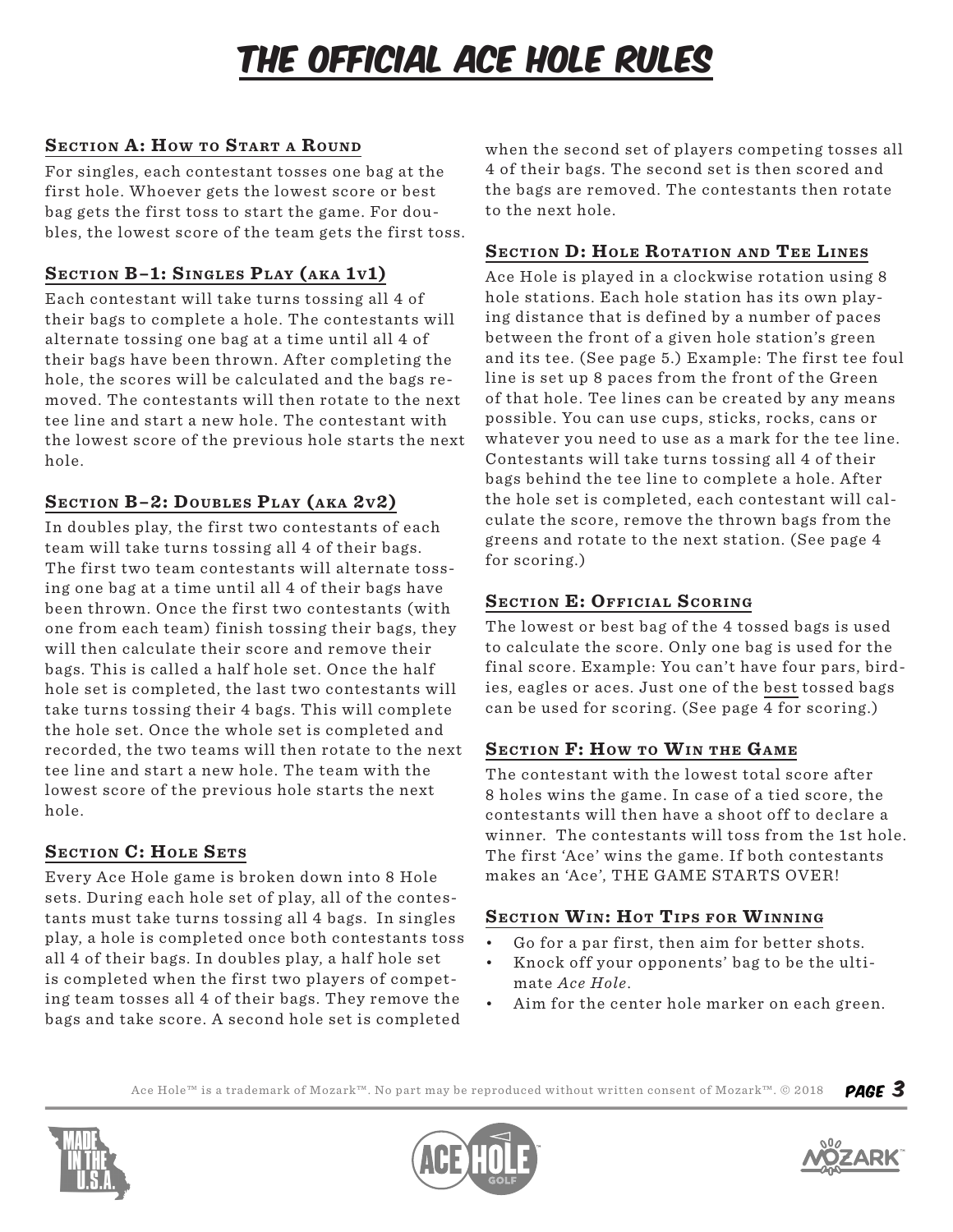## HOW TO SCORE HOLES

| TERM         | <b>DESCRIPTION</b>                    | <b>SCORE</b>         |
|--------------|---------------------------------------|----------------------|
| Ace          | Bag in Ace Hole                       | $4$ Under Par $(-4)$ |
| Eagle        | Bag in Higher Hole                    | $2$ Under Par $(-2)$ |
| Birdie       | Bag in Lower Hole                     | 1 Under Par $(-1)$   |
| Par          | Bag on Surface of Green in Play       | Par(0)               |
| <b>Bogey</b> | Bag Off All Surfaces, on Ground       | $1$ Over Par $(+1)$  |
| Double Bogey | Bag on Any Adjacent Green NOT in Play | $2$ Over Par $(+2)$  |



#### **AN EXAMPLE OF POSSIBLE SCORING ON HOLE #1**

| <b>TEAM GREY</b>                      |               |            |  |  |  |  |  |
|---------------------------------------|---------------|------------|--|--|--|--|--|
| <b>Bag Location</b>                   |               | Score      |  |  |  |  |  |
| Bag#1                                 | Par           |            |  |  |  |  |  |
| Bag#2                                 | Dbl. Bogey    |            |  |  |  |  |  |
| Bag#3                                 | <b>Birdie</b> | $3$ (Best) |  |  |  |  |  |
| Bag#4                                 | Par           |            |  |  |  |  |  |
| Team Grey's score for this hole is 3. |               |            |  |  |  |  |  |

| TEAM WHITE                             |              |            |  |  |  |  |
|----------------------------------------|--------------|------------|--|--|--|--|
| Bag Location                           |              | Score      |  |  |  |  |
| Bag#1                                  | <b>Bogey</b> | 5          |  |  |  |  |
| Bag#2                                  | Par          |            |  |  |  |  |
| Bag#3                                  | Par          |            |  |  |  |  |
| Bag#4                                  | Ace          | $0$ (Best) |  |  |  |  |
| Team White's score for this hole is 0. |              |            |  |  |  |  |





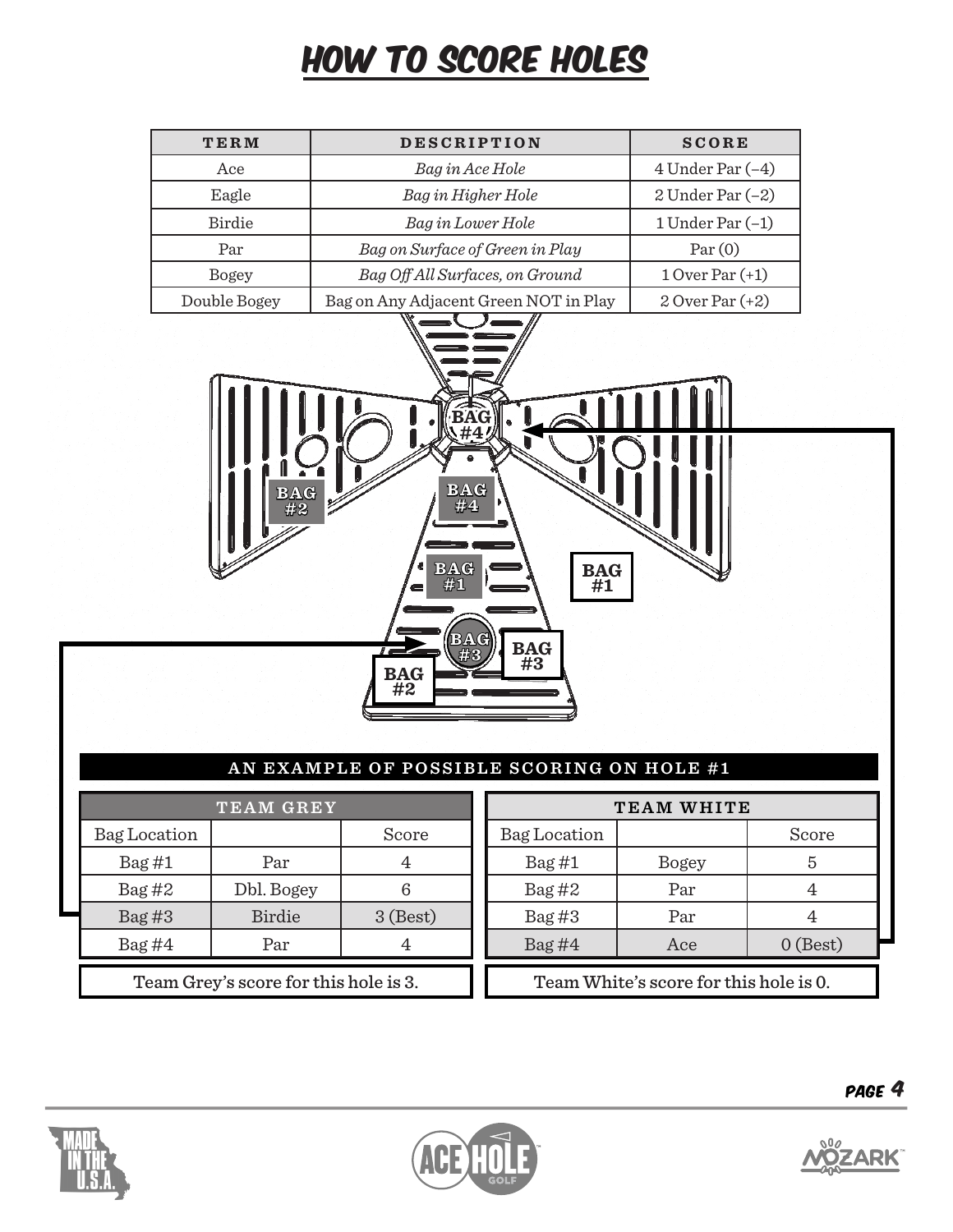## HOW TO PLAY ACE HOLE

- • Set up the game in a open area big enough to handle a field of play that is a minimum of 60 ft or 20 paces in diameter.
- • The Greens should be assembled alternating the Birdie and Eagle Greens. One of the Birdie Greens will need to be set up as the 1st Hole.
- • Refer to the scorecards for Easy and Expert paces.
- • Set up Tee Markers for each of the Holes with the correct distance by stepping off paces from the front of each of the Greens as follows: